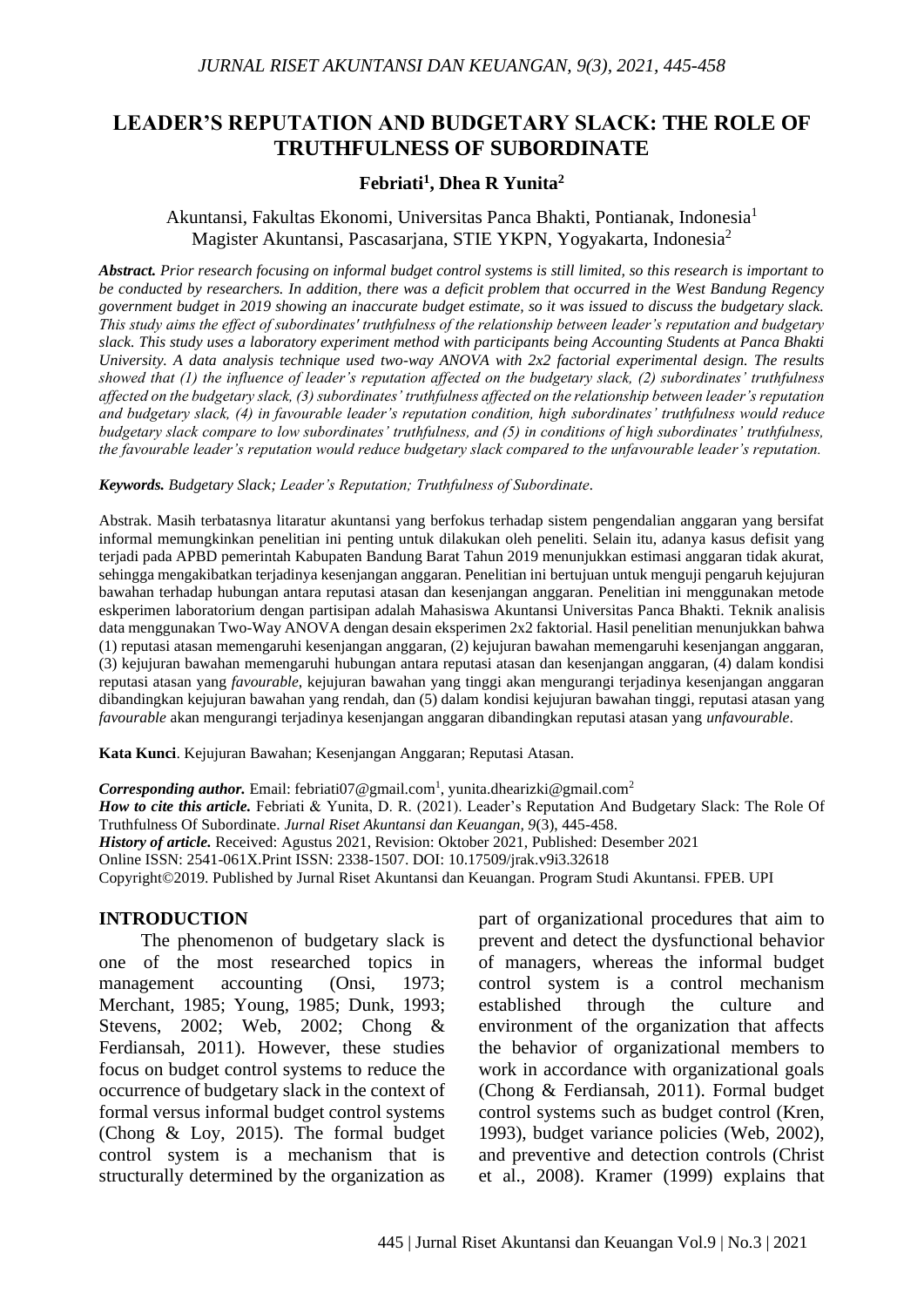formal budget control systems tend to cause employee dissatisfaction. In addition, the application of formal budget control systems tends to have high costs (Baker, Jensen, & Murphy, 1988). In contrast, information budget control systems such as, organizational culture, organizational values, and trust between individuals in the organization (Christ et al., 2008).

Chong & Loy (2015) explained that previous studies were still limited to testing the informal budget control system in reducing budgetary slack. Some studies that examine the formal budget control system in reducing budgetary salck such as, Douglas & Wier (2005) examine the culture and ethics of organizations in reducing budgetary slack; Chong & Ferdiansyah (2011) tested the trust of superiors and the subordinates' truthfulness in reducing budgetary slack; and Chong & Loy (2015) show that leader's reputation negative effect on budgetary slack. Kren (1993) explains that budgetary slack are wrong managers' actions in interpreting their budgets as related to scarce resources or younger budgets to be achieved. In addition, Anthony & Govindaran (2005) explained that the budgetary slack is the difference between the budget reported and the budget in accordance with the best estimate for the organization. Budgetary slack occure when subordinates play down their productive abilities when given the opportunity to determine their work standards (Young, 1985).

One form of budget slack in local government organizations is the case of deficits that occur in the West Bandung Regency Regional Budget in 2019 to Rp. 300 billion. This condition occurs because the projected revenue in the 2019 APBD is increased, so that spending is adjusted to the revenue projection but in realities the revenue projection is not reached. One important element in the income projection that causes the deficit is, the income projection from the element of the Land and Building Tax. At the time of revenue projections, the projected revenue element of the Land and Building Tax was raised quite high, while in reality it was not achieved and had a negative impact on

spending that had not been fulfilled because the money budget did not exist. This condition shows that the budget calculation is inaccurate and the budgetary slack is high.

Researchers try to fill the limitations of the previous literature that tests the informal budget control system by testing the leader's reputation and subordinates's truthfulness in reducing the occurrence of budgetary slack. This research is a modification of the research of Chong & Ferdiansyah (2011) and Chong & Loy (2015). This research is important to do to provide information to stakeholders that the budgetary slack can not only be reduced through a formal but also informal budget control system. The leader's reputation is a level of attributes such as integrity, expertise, experience, and trust inherent in the leader. Leader's who have integrity, honesty values, and fair values have a tendency for subordinates to follow the behavior of leader. This condition can occur because the leader's reputation plays an important role in providing implications for organizational policies. A good leader's reputation will make subordinates follow the behavior of superiors as effective informal controls to reduce the occurrence of budgetary slack created by subordinates. Chong & Loy's research results (2015) show that the leader's reputation negative effect on budgetary slack.

Subordinates truthfulness is the behavior of subordinates who show honesty values in the budget preparation process through the accurate transfer of information between subordinates and leaders, so that both have the same information. Subordinates who have honesty values tend to provide relevant and accurate information, so that budgetary slack can be reduced. This condition occurs because subordinates are responsible for their work to leaders to achieve organizational goals. The results of Chong & Ferdiansyah's research (2011) showed that bandura reduce the occurrence of budgetary slack.

# **Leader's Reputation and Budgetary Slack**

Bandura (1977) explained that social learning theory is related to the behavior of leaders to be emulated by their subordinates.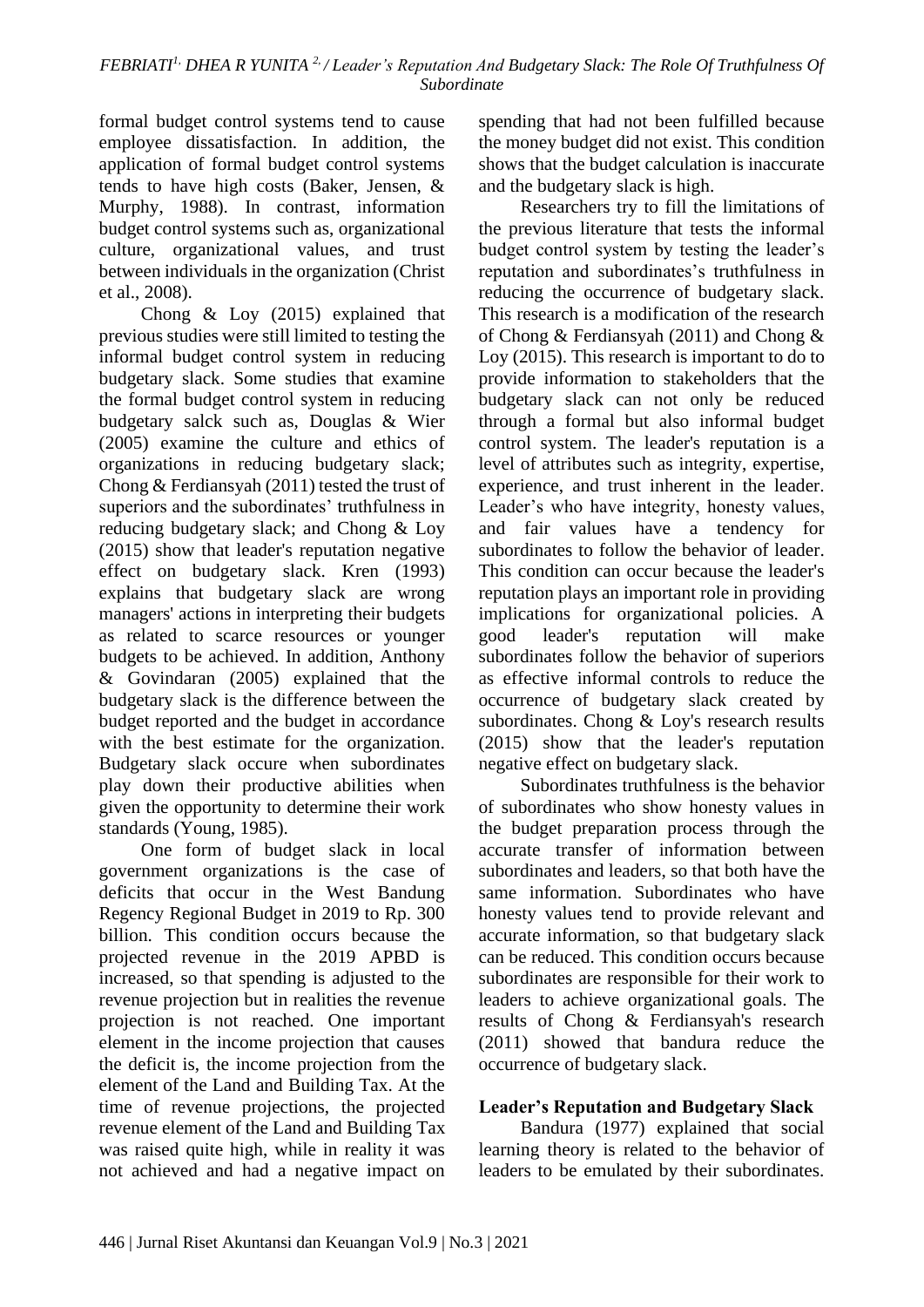This theory explains that individuals who lead organizations with a good reputation such as integrity and good leadership style will influence the behavior of subordinates, so that subordinates will be motivated to do the right thing in accordance with the norms set in the organization. Leader's reputation is a level of attributes such as expertise, experience, integrity, and trust inherent in the superior. Leaders who have this attribution become public figures for subordinates to act following the behavior of leaders. This condition can occur because the leader's reputation plays an important role in providing implications for organizational policies. A leader who has a good reputation which is realized through the level of attributes above, will make subordinates follow the leader's behavior as an effective informal control to reduce the occurrence of budgetary slack created by subordinates.

Anthony & Govindarajan (2005) explained that the budgetary slack is the difference between the reported budget and the budget that matches the best estimate for the organization. Subordinates involved in preparing the budget tend to try to make the budget lower than the best estimate with the aim of achieving its performance more easily, so it does not require hard work in achieving the budget. On the other hand, subordinates involved in preparing the budget also tend to increase the budget from the best estimate with the aim of obtaining appreciation from leaders for showing achievement of budget targets that relatively require hard work. Young (1985) explains that budgetary slack occure when subordinates downplay their productive abilities when given the opportunity to determine their work standards. To reduce the occurrence of budgetary slack, an informal budget control system is needed, such as the leader's reputation because this system does not require costs compared to formal budget control systems with relatively higher costs. Chong & Loy's research results (2015) show that the leader's reputation negative effect on budgetary slack. Based on the description, the hypothesis proposed is as follows.

 $H_1$ : The leader's reputation affects on the budgetary slack.

### **Subordinates' Truthfulness and Budgetary Slack**

Jensen & Meckling (1976) explained that the essence of a conflict of interest is due to the information asymmetry in the organization. Information asymmetry can occur between subordinates and leaders in the organization. This means that subordinates involved in preparing the budget when distributing information dishonestly to leaders, the tendency of the information to be inaccurate. Conversely, when subordinates involved in preparing the budget share information honestly with leaders, the tendency of the information becomes more accurate. The implication of the transfer of information between subordinates involved in preparing the budget to leaderrs shows that superiors have the same information as subordinates, so the budgetary slack is lower (Fisher et al., 2002; Chow et al., 1988). This condition shows that leaders can easily detect budgetary slack that occur when budget submission.

Subordinates' truthfulness is the behavior of subordinates who show honesty values in the budget preparation process through the accurate transfer of information between subordinates and leaders, so that both have the same information. Subordinates who have honesty values tend to provide relevant and accurate information, so that budgetary slack can be reduced. This condition occurs because subordinates are responsible for their work to superiors to achieve organizational goals. The results of Chong & Ferdiansyah's research (2011) show that subordinates' truthfulness can reduce the occurrence of budgetary slack. Based on the description, the purpose of this study is to examine and analyze the effect of subordinate honesty on the relationship between leaders' reputation and budgetary slack. Based on the description, the research hypothesis is as follows.

H2: Subordinates' truthfulness affects on budgetary slack.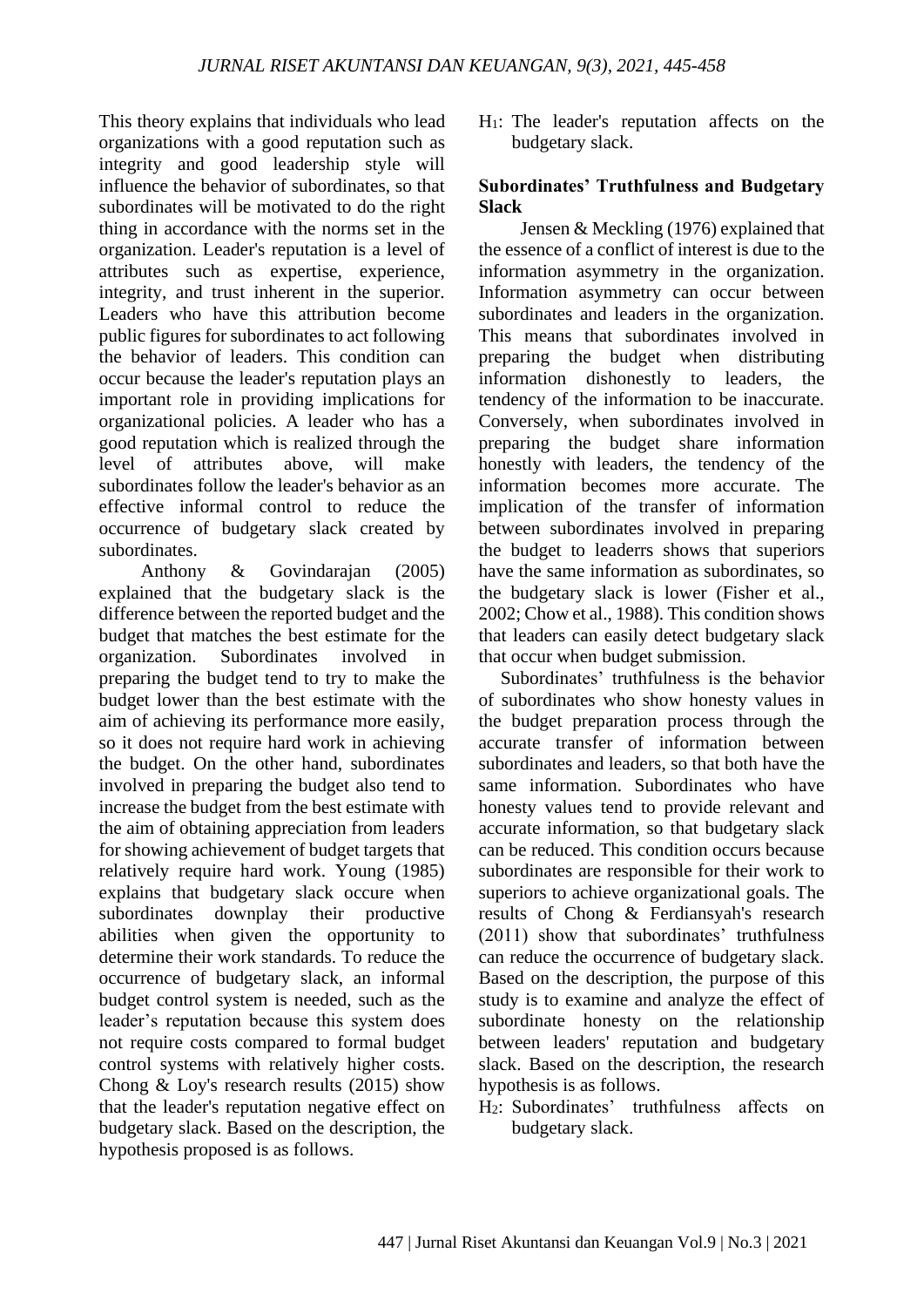## **Leader's Reputation, Truthfulness of Subordinate, and Busgetary Slack**

The theory of social learning explained by Bandura (1977) shows that the behavior exhibited by a leader will influence the behavior of his subordinates. When a leader has a good reputation in an organization such as integrity, high level of education, experts in their field, and good leadership style will influence the behavior of subordinates to act in accordance with the leader's actions in the context of doing the right thing in accordance with the norms set in the organization. A good leader's reputation will become a public figure for subordinates to act according to the leader's actions. This condition can occur because the important role of the leader's reputation in increasing the achievement of organizational goals will affect organizational policy.

A leader who has a good reputation which is realized through the level of attributes above, will make subordinates follow the leader's behavior as an effective informal control to reduce the occurrence of budgetary slack created by subordinates. When leaders have a good reputation and are proven through behavior in accordance with the norms in the organization, subordinates will trust leaders and follow leaders' behavior and are honest in providing accurate information. This condition shows that relations between subordinates and leaderss will be better and encourage subordinates to communicate and share information honestly with leaders, so that the information asymmetry is reduced. Subordinates involved in budget participation when motivated to follow the behavior of superiors who have integrity and good leadership style will reduce the budgetary slack when supported by subordinates' trust in superiors. The results of Chong & Loy's research (2015) show that leaders' reputation reduces the occurrence of budgetary slack. Furthermore, the results of Chong & Ferdiansyah's research (2011) show that subordinates' truthfulness reduces budgetary slack.

H3: Subordinates' truthfulness affects on the relationship between leader's reputation and budgetary slack

## **Leader's Reputation (Favourable), Truthfulness of Subordinate, and Budgetary Slack**

The essence of conflicts of interest that occur in an organization is the asymmetry of information (Jensen & Meckling, 1976). This information asymmetry can occur between subordinates and leaders in the organization with the aim of fulfilling their respective interests. As a result, the tendency of subordinates involved in preparing the budget to not provide honest information to leaders, resulting in budgetary slack. Conversely, if subordinates involved in budgeting provide honest information to leaders, leaders can easily detect budgetary slack. This condition shows that when transferring accurate information from subordinates to leaders will reduce the occurrence of budgetary slack (Fisher et al., 2002; Chow et al., 1988).

Bandura (1977) explains that social learning theory can be used to find out the behavior of leaders who can influence the behavior of subordinates. Leader's who have good behavior shown through integrity and good leadership style will influence the behavior of subordinates to act in accordance with the actions of their leaders in accordance with the norms in the organization. This action shows that the employer has a good reputation for subordinates. A good leader's reputation will be a public figure for subordinates to act in accordance with the actions of leaders. This condition can occur because the important role of the superior's reputation in increasing the achievement of organizational goals will affect organizational policy.

Subordinates who are involved in budgeting have a high level of honesty towards their leaders, they tend to reduce budgetary slack when supported by a favorable employer reputation, such as higher education, skill, and older age, and good leadership style. Chong & Ferdiansyah's research (2011) show that subordinates' truthfulness reduces budgetary slack. Based on these descriptions, the researchers propose the following hypothesis.

H4: In a favourable leader's reputation condition, high subordinates' truhtfulness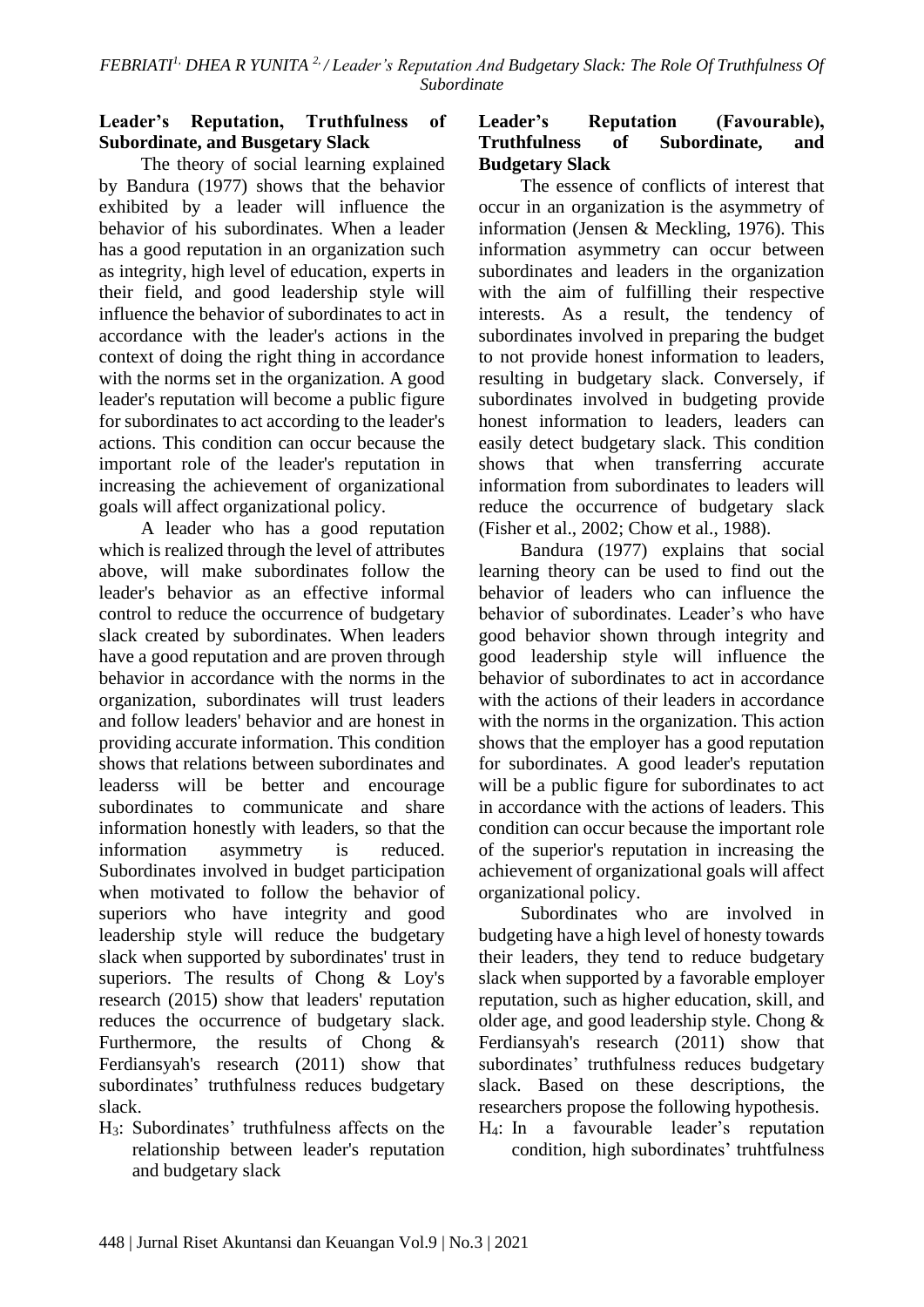will reduce budgetary slack compared to low subordinates' truthfulness.

## **Leader's Reputation, Subordinates' Truthfulness (High), and Budgetary Slack**

Jensen & Meckling (1976) explained that information asymmetry is the essence of conflicts of interest in organizations. Information asymmetry is an important reason individual want to fulfill their interests. In public sector organizations, the tendency of subordinates involved in preparing the budget to not provide honest information to superiors will result in budgetary slack. This condition occurs because subordinates want to fulfill their interests through performance targets that are more easily achieved. Conversely, when subordinates involved in budgeting provide honest information to superiors, the budgetary slack is reduced. This condition indicates that communication between subordinates and leaders is more accurate, so that leaders are easier to detect budgetary slack (Fisher et al., 2002; Chow et al., 1988).

Social learning theory can be used to determine the behavior of leaders who can influence the behavior of subordinates (Bandura, 1977). Leaders who have good behavior show that the leader's reputation is<br>good because they have integrity. because they have integrity. transparency, and good leadership style, so that it will influence the behavior of subordinates to act in accordance with the actions of their leaders. This action shows that the employer has a good reputation for subordinates. A good leader's reputation shows subordinates to follow the behavior of leaders because leaders are public figures for subordinates to act in accordance with the actions of leaders.

Leaders who have integrity, transparency, and good leadership style tend to motivate subordinates to reduce budgetary slack with superiors who lack integrity, transparency, and leadership style that is not good. This condition will be supported by the high level of honesty possessed by subordinates. That is, when the conditions of honesty of subordinates are high, the favorable reputation of the superior will reduce the budgetary slack compared to the reputation of the boss who is unfavorable. Chong & Ferdiansyah's research (2011) show that subordinates' truthfulness can reduce budgetary slack. Based on the description, the research hypothesis is as follows.

H5: In conditions of high subordinates' truhtfulness, the favorable reputation of the leaders will reduce the budgetary slack compared to the reputation of the leaders who is unfavorable.

## **RESEARCH METHODOLOGY**

## **Experimental Method and Research Design**

The method that will be used in this research is experiment. The experimental method is useful for testing the effect of certain manipulations on other conditions under controlled conditions (Sukardi, 2003). Characteristics of experimental research that are deliberately applied to test the effect of the treatment carried out on the independent variable and the results seen in the dependent variable that has been manipulated. To see how the results of the independent variables were manipulated the researchers conducted experiments by comparing the four groups that had been manipulated.

This research uses factorial experimental design. The research design used in this study is 2x2 which means that this experiment uses two levels of leader's reputation conditions namely, favourable and unfavourable conditions, and subordinates' truthfulness namely, low and high conditions. Factorial design is used to examine the effect of leader's reputation and subordinates' truthfulness on budgetary slack. Researchers conducted this research through laboratory experiments. Nahartyo (2012) explains that laboratory experiments are arranged in an artificial environment where control and manipulation are given to prove the causal relationship between the variables studied. This mock experimental environment is an accounting student at Panca Bhakti University who is manipulated by researchers through their role as subordinates participating in budgeting.

Selection of research subjects that play a role in this experiment is done by researchers through manipulation checks, so that only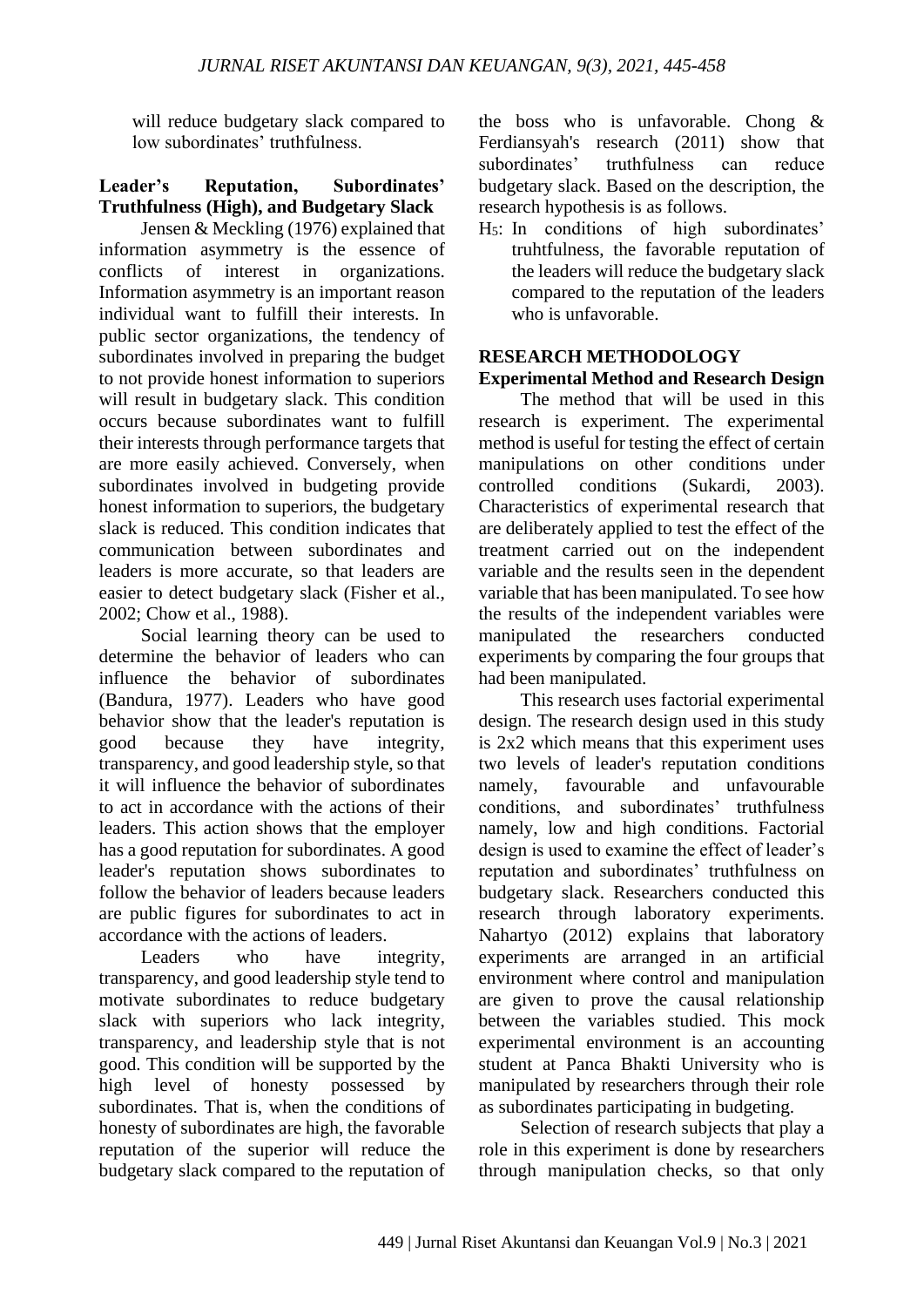subjects who pass the manipulation checks will be used by researchers to test the research hypothesis. The researchers uses the subject of students in laboratory experiment research compared to subordinates who participate in budgeting is to eliminate biases such as, psychological pressure due to the organizational environment and position in the organizational structure that has a tendency to not respond to the actual conditions because it is related to ethics, personality, and honesty subordinates, thereby reducing the social propriety bias that occurs when the subject distorts the answers to conform to social norms (Newman, 2003).

The 2x2 factorial ANOVA two-way experimental design to test the influence of leader's reputation and subordinates' truthfulness on budgetary slack. Chong & Loy (2015) examined the effect of leader' reputation on budgetary slack; and Chong & Ferdiansah (2011) examined the effect of trust towards leaders and subordinates' truhtfulness on budgetary slack. The researchers adapted and modified the two studies to compile the experimental module in the context of this research. To improve the quality of this research module, the researchers held discussions with several accounting lecturers.

The researchers observes the tendency of high or low budgetary slack that is done by subordinates by dividing the subject into several groups: Group 1: the favourable leader's reputation with low conditions of subordinates' truthfulness; Group 2: the favourable leader's reputation with high conditions of subordinates' truthfulness; Group 3; the unfavourable leader's reputation with low conditions of subordinates' truthfulness; Group 4: the unfavourable leader's reputation with high conditions of subordinates' truthfulness. The design of the experiment is shown in the table 1.

| LADUIIIIUII       |                        |             |  |  |
|-------------------|------------------------|-------------|--|--|
| Leader's          | <b>Truthfulness of</b> |             |  |  |
| <b>Reputation</b> | <b>Subordinate</b>     |             |  |  |
|                   | Low                    | <b>High</b> |  |  |
| Favourable        | Group 1                | Group 2     |  |  |
| Unfavourable      | Group 3                | Group 4     |  |  |

Table 1. Factorial Design 2X2 ANOVA Experiment

The subjects of this study were 60 with 15 subjects for each treatment carried out. Sekaran (2006) has provided guidelines for determining the number of simple experimental samples with strict control that is the size of the sample of the target subject studied with a sample size ranging from 10-20. State manipulation has been designed with a series of procedures that will be carried out by the subject so that the experiment can run accordingly.

## **Operational Definitions and Variable Measurements**

The independent and dependent variables are used by researchers to explain social phenomena that occur in the budgeting process. The independent variables of this study are the leader's reputation (favorable and unfavorable), and subordinates' truthfulness (low and high). Meanwhile, the dependent variable is the budgetary slack.

Chong & Loy (2015) explained that the leader's reputation is a general attribute that reflects the reputation of a favorable or unfavorable leader based on the background and characteristics of the leader known by subordinates. Measurement of leader's reputation uses two conditions namely, favorable and unfavorable. The following is a brief explanation regarding the level of reputation of a favorite and unfavorable leader.

Favorable level of leader's reputation occurs when your boss has a minimum level of magister education background, has expertise as evidenced by certification, has relatively longer work experience in government organizations, and a relatively older age.

Unfavorable leader's reputation level occurs when your boss has the highest level of education background of the bachelor, does not have the expertise as evidenced by not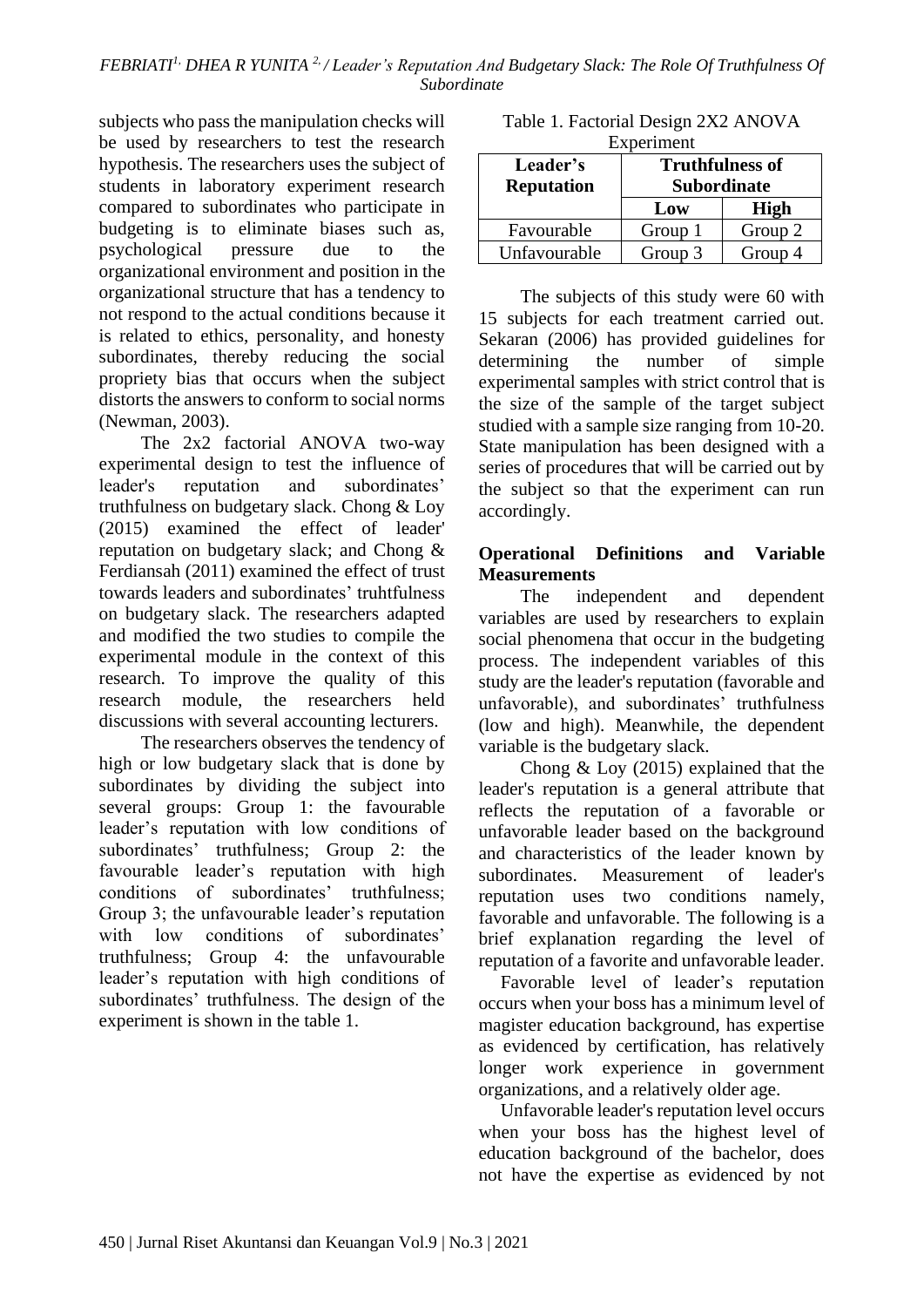having a certification degree, the boss's work experience is relatively not too long, and the age of leaders is relatively easier.

Subordinates' truthfulness in the budget preparation process show the values of honesty through the existence of an accurate transfer of information between subordinates and leaders, so that both have the same information. Subordinates who have honesty values tend to provide relevant and accurate information, so that budgetary slack can be reduced. The measurement of subordinates' truthfulness uses two conditions namely, low and high. The following is a brief explanation related to the conditions of truhtfulness of low and high subordinates.

Low truthfulness conditions occur when subordinates do not provide full information to leaders in the budget preparation process. Conditions of high truhtfulness of subordinates occur when subordinates provide overall information to superiors in the budget preparation process.

Budgetary slack is the difference between the budget reported and the budget in accordance with the best estimate for the organization (Anthony & Govindarajan, 2005). To measure the budgetary slack, participants are given scenarios or cases of goods/services procurement in district X. Participants' decision forms as subordinates involved in preparing the goods/services procurement budget to make budgetary slack are known through the gap between the best budget estimate and the budget submitted by subordinates. The best estimate of the budget in this experimental scenario is Rp.50 (million rupiah) and participants are asked to submit a budget in a range of two points, namely the budget submission point with a range of 1-49 (million rupiah) and 51-100 (million rupiah) with due regard to reputation budget (favorable versus unfavorable) and subordinates' truthfulness (low versus high). Participants who chose a budget proposal in the range of 1- 49 (million rupiah) showed a budget submission that was too low compared to the best estimate. This condition shows the potential for a surplus due to inaccurate budget submission. Conversely, participants who

chose a budget proposal in the range of 51-100 (million rupiah) showed a budget submission that was too high compared to the best estimate. This condition causes the potential for a budget deficit as happened in the West Bandung Regency APBD.

## **Experimental Procedure**

The researchers conduct a series of experimental procedures, namely (1) the distribution of the experimental module to the participants and is not permitted to open the experimental module before it is instructed by the researchers. There are four experimental modules according to the treatment conditions. The four experimental modules are divided into four groups: Group 1: the favourable leader's reputation with low conditions of subordinates' truthfulness; Group 2: the favourable leader's reputation with high conditions of subordinates' truthfulness; Group 3; the unfavourable leader's reputation with low conditions of subordinates' truthfulness; Group 4: the unfavourable leader's reputation with high conditions of subordinates' truthfulness; (2) the researchers gives a brief instruction about the participant's task in the experiment, and (3) the end of the assignment, the participant is asked to place the experiment module as instructed by the researchers and later it will be collected by the researchers.

## **Research Participant**

The experimental participants of this research were undergraduate accounting students at Panca Bhakti University. The use of students as experimental participants because it is a third person as explained by Liyanarachi & Newdick (2009) and Newman (2003) for ethics research. The aim is to reduce participant response bias when participants are faced with a variety of sensitive ethical issues or reduce social propriety bias that occurs when participants distort answers to conform to social norms. Important reasons researchers chose the subject are, (1) Accounting students have been equipped with a comprehensive understanding of various ethical and budgeting issues, so that they represent research issues;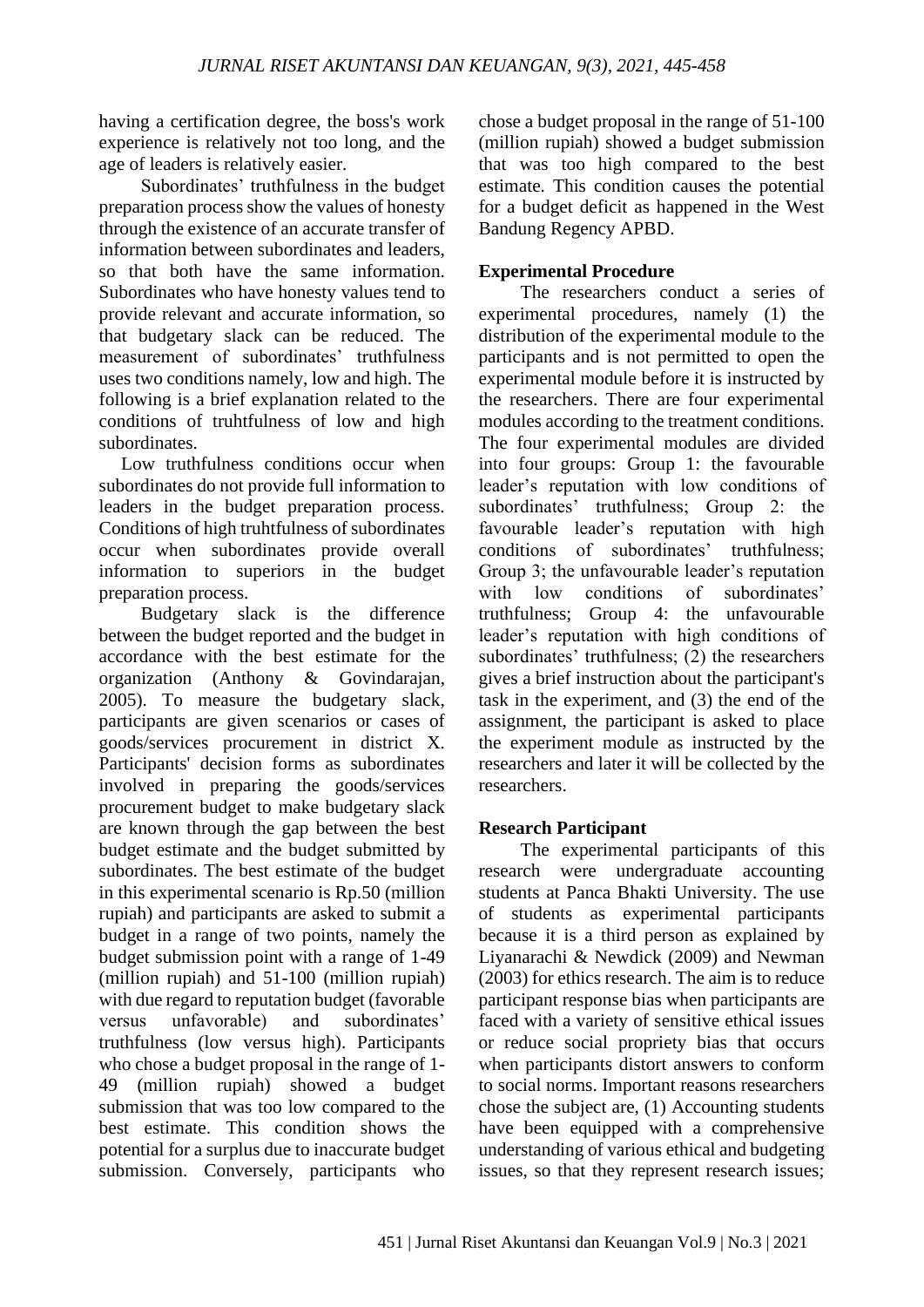and (2) the topic under study relates to issues of ethics, personality and sensitive beliefs if done directly to subordinates involved in budgeting.

### **Data Analysis Technique**

The research hypothesis will be tested by researchers using two-way analysis of variances (ANOVA). Before the researchers tests the hypothesis, the researchers test several assumptions namely, (1) normality assumptions, and (2) homogeneity assumptions. The normality assumption test is carried out through the Kolmogorov Smirnov one-sample test with the provisions that is, if sig.  $> 0.05$ , then the residuals are normally distributed. Meanwhile, the homogeneity assumption test uses the levene's test with the provisions that is, if sig.  $> 0.05$ , then the homogeneous residual. Furthermore, researchers conducted a randomization test and hypothesis testing when both assumptions have been met.

## **RESULTS AND DISCUSSION**

Two questions related to manipulation checks were used by researchers for the whole scenario given to participants. Furthermore, the results of participant responses to the two manipulation check questions are used by researchers in order to determine the final participant whose data will be used in hypothesis testing. Table 4 below is the result of manipulation check.

| Group   | <b>Participant Failed to</b><br>Number of<br><b>Answer the Questions</b><br><b>Participants</b> |  | <b>Final Participant</b> |
|---------|-------------------------------------------------------------------------------------------------|--|--------------------------|
| Group 1 |                                                                                                 |  |                          |
| Group 2 |                                                                                                 |  |                          |
| Group 3 |                                                                                                 |  |                          |
| Group 4 |                                                                                                 |  |                          |

Table 2. Manipulation Check Results

Table 2 shows that participants were divided by researchers into four groups. Each group was given different treatment by researchers with a total of 60 groups in total. Each group consists of 15 participants. Furthermore, there were 13 group 1 participants who passed the manipulation check. Meanwhile, 2 participants in group 1 did not pass the manipulation check. Group 2 participants who passed the manipulation check were 12 participants. Meanwhile, 3 participants in group 2 did not pass the

manipulation check. Group 3 participants who passed the manipulation check were 13 participants. Meanwhile, 2 participants in group 3 did not pass the manipulation check. Group 4 participants who passed the manipulation check were 12 participants. Meanwhile, 3 participants in group 4 did not pass the manipulation check.

The following is table 5 showing the descriptive statistics of the subjects used in this study.

| Variable | <b>Treatment Group</b> | Category  | N  | Percentage | Total              |
|----------|------------------------|-----------|----|------------|--------------------|
|          |                        |           |    |            |                    |
|          | Group 1                | Male      | 2  | 15%        |                    |
|          |                        | Female    | 11 | 85%        |                    |
|          | Group 2                | Male      | 3  | 25%        |                    |
|          |                        | Female    | 9  | 75%        | Male = $15(30%)$   |
| Gender   | Group 3                | Male      | ┑  | 54%        | Female = $35(70%)$ |
|          |                        | Female    | 6  | 46%        |                    |
|          | Group 4                | Male      | 3  | 25%        |                    |
|          |                        | Female    | 9  | 75%        |                    |
|          | Group 1                | 18-20     | 11 | 85%        |                    |
|          |                        | $21 - 24$ | 2  | 15%        |                    |

Table 3. Descriptive Statistics of Participant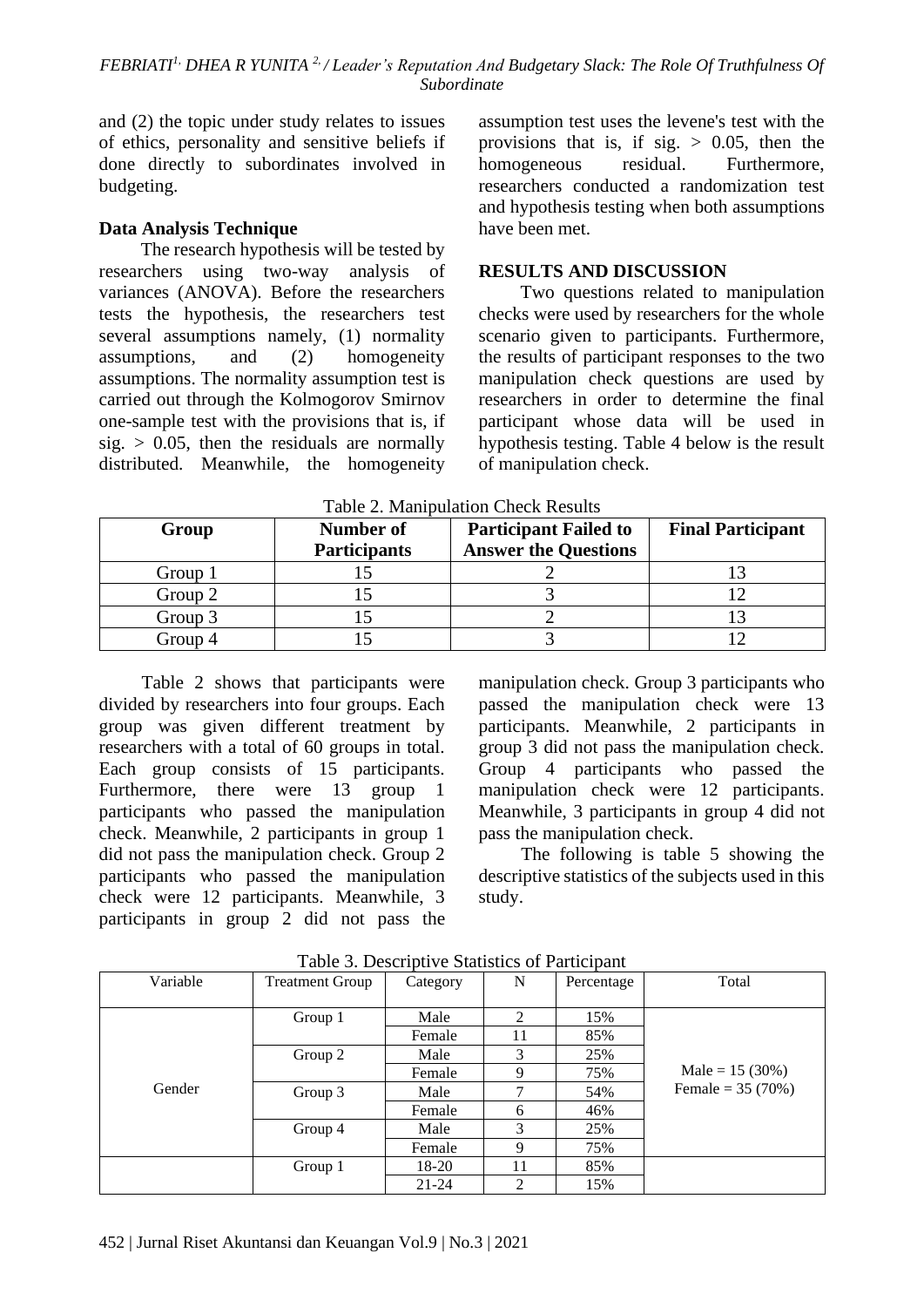|     | Group 2 | 18-20     |    | 42% |                           |
|-----|---------|-----------|----|-----|---------------------------|
|     |         | $21 - 24$ |    | 58% | 18-20 tahun = 23 $(46\%)$ |
| Age | Group 3 | 18-20     |    | 23% | 21-24 tahun = 27 (54%)    |
|     |         | $21 - 24$ | 10 | 77% |                           |
|     | Group 4 | 18-20     |    | 33% |                           |
|     |         | $21 - 24$ |    | 67% |                           |

Table 3 shows that for gender, female participants were more numerous in this experiment (70%) than male participants (30%), and for age participants who ranged between 21-24 years were more (54%) than participants' age with a range between 18-20 years (46%). Next, the researchers conducted a randomization test with the aim to find out the distribution of each participant was evenly distributed for each group. Based on the results of the randomization test, the researchers concluded that the sex of the participants had a test value of  $F = 0.223$ , sig. 0.639; and age have a test value of  $F = 0.338$ , sig. 0.564. Thus, there were no significant differences between the male and female treatment groups, and the treatment groups ages 18-20 and ages 21-24. Thus, participants have been distributed evenly and there are no confounding variables in this research model.

ANOVA testing requires test assumptions that must be met, namely the assumption of normality and homogeneity. The following is table 4 showing the results of testing normality assumptions using the Kolmogorov Smirnov one-sample.

Table 4. Normality Test Results

| Information    | One-Sample Kolmogorov |  |
|----------------|-----------------------|--|
|                | Smirnov               |  |
| <b>Results</b> | 0.353                 |  |

Table 4 shows that the results of testing Kolmogorov Smirnov one-sample normality assumption with sig values. 0.353> 0.05. The results of this test prove that the research model has a normally distributed residual, so that the research model has fulfilled the normality assumption test. Next, the researchers tests the assumption of homogeneity through the Leven's test. The following is table 5 of the homogeneity assumption test results.

| Information | Levene's Test |  |
|-------------|---------------|--|
| Res         |               |  |

Table 5 shows that the results of testing the homogeneity assumption through the Leven's test show the value of sig.  $0.966 > 0.05$ . The results of this test prove that the research model has a homogeneous variant of residuals, so this research model has fulfilled the assumption of homogeneity.

Researchers conducted a 2x2 factorial ANOVA test and descriptive decision response statistical tests to test the research hypothesis. The following is table 6 showing the results of the 2x2 factorial ANOVA test.

The first hypothesis testing  $(H_1)$  that is, the leader's reputation affects on the budgetary slack. Based on table 6, the test results show that the leader's reputation has a value of  $F =$ 11,188, and sig. 0.002 at a significance level of 1%. The findings of this study indicate that the leader's reputation affects on the budgetary slack. Therefore, the first hypothesis  $(H_1)$  is supported.

The theory of social learning is related to the behavior of leaders who will be emulated by their subordinates (Bandura, 1977). This theory explains that leaders or leaders who lead organizations with good reputation such as integrity, transparency, and good leadership style will influence the behavior of subordinates to act in accordance with the actions of leaders, so that subordinates will be motivated to do the right thing in accordance with the norms that have been set in the organization. Leaders are said to have a reputation when superiors have integrity, expertise, experience, and trust inherent in leaders. The positive implications of the leader's reputation that benefit this organization shows that the leader is a public figure for subordinates to act in accordance with the leader's behavior. This condition can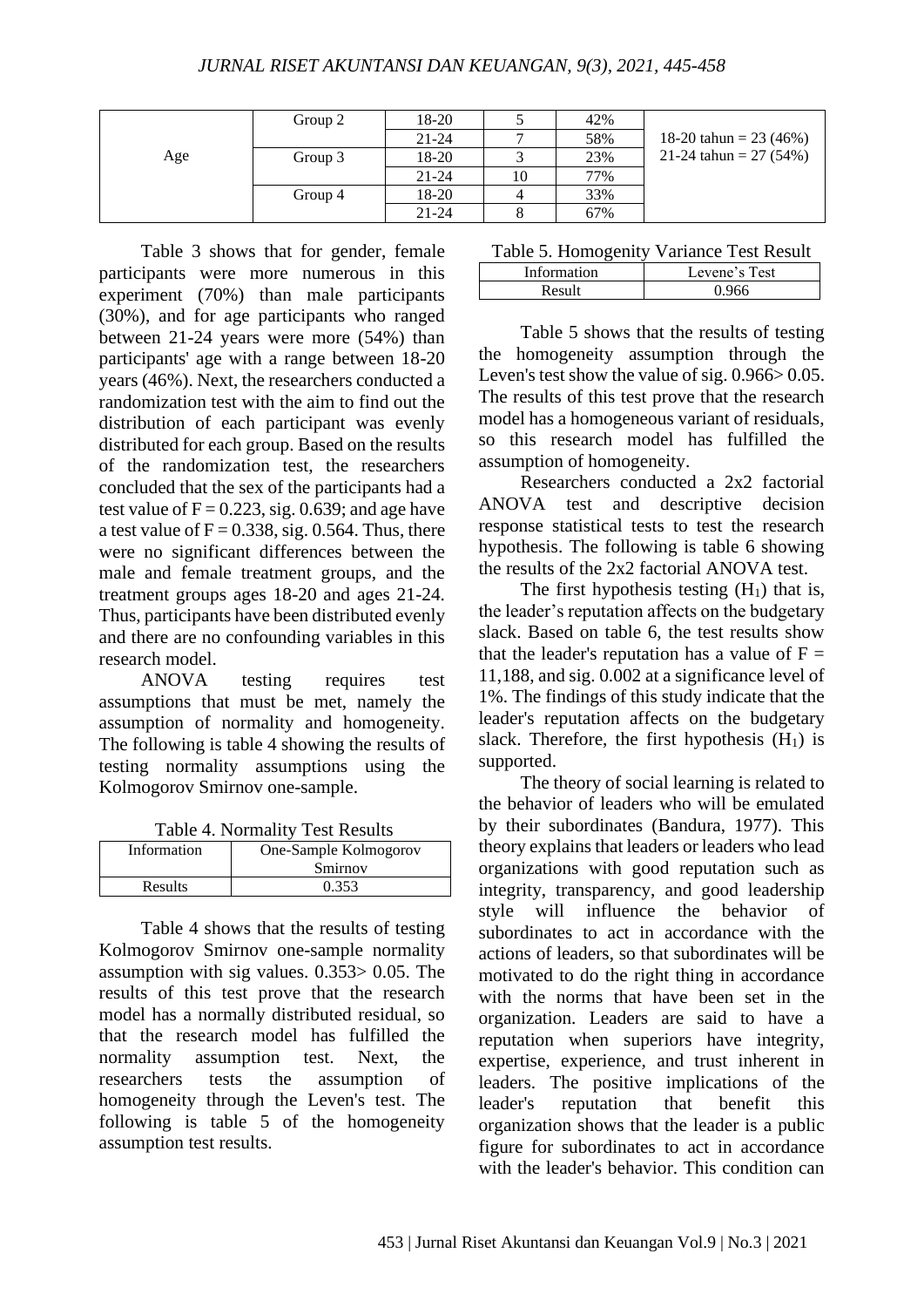occur because the leader's reputation plays an important role in providing implications for organizational policies. leaders who have a favorable reputation will make subordinates follow the behavior of leaders as effective informal controls to reduce the budgetary slack created by subordinates.

The second hypothesis testing  $(H_2)$ namely, subordinates' truthfulness affects on the budgetary slack. Based on table 6, the test results show that the subordinates' truhtfulness

has a value of  $F = 5.522$ , and sig. 0.023 at a significance level of 5%. The findings of this study indicate that subordinates' truhtfulness affects on the budgetary slack. Therefore, the second hypothesis  $(H<sub>2</sub>)$  is supported

| <b>Source</b>                         | Df | <b>Mean Square</b> | F       | Sig.       |
|---------------------------------------|----|--------------------|---------|------------|
| Corrected Model                       | 3  | 603.168            | 6.826   | $0.001***$ |
| Intercept                             |    | 20642.400          | 233.597 | $0.000***$ |
| Leader's Reputation                   |    | 988.683            | 11.188  | $0.002***$ |
| <b>Truthfulness of Subordinates</b>   |    | 488.000            | 5.522   | $0.023**$  |
| Leader's Reputation X Truthfulness of |    | 379.723            | 4.297   | $0.044**$  |
| Subordinate                           |    |                    |         |            |
| Error                                 | 46 | 88.368             |         |            |
| Total                                 | 50 |                    |         |            |
| Corrected Total                       | 49 |                    |         |            |
| $R^2 = 0.308$                         |    |                    |         |            |
| Adjusted $R^2 = 0.263$                |    |                    |         |            |

Table 6. Factorial 2x2 ANOVA Test Results

Notes: \*\*\* significance at level 1%; \*\* significance at level 5%

Subordinates' truhtfulness is the behavior of subordinates who show honesty values in the budget preparation process through the accurate transfer of information between subordinates and leaders, so that both have the same information. The implication of the transfer of information between subordinates involved in preparing the budget to leaders shows that leaders have the same information as subordinates, so the budgetary slack is lower (Fisher et al., 2002; Chow et al., 1988). This condition shows that leaders can easily detect budgetary slack that occur when budget submission. Subordinates who have honesty values tend to provide relevant and accurate information, so that budgetary slack can be reduced. This condition occurs because subordinates are responsible for their work to leaders to achieve organizational goals.

The third hypothesis testing  $(H_3)$  namely, subordinates' truthfulness affects the relationship between leader's reputation and budgetary slack. Based on table 6, the test results show that the interaction between the leader's reputation and subordinates;

truthfulness has a value of  $F = 4,297$ , and sig. 0.044 at the 5% significance level. The findings of this study indicate that subordinates' truthfulness influences the relationship between leader's reputation and budgetary slack. Therefore, the supported hypothesis  $(H_3)$  is supported.

Leaders who have a good reputation are manifested through the level of attributes of expertise, experience, integrity, honesty, fairness, and trust inherent in superiors will make subordinates follow the behavior of leaders as effective informal controls to reduce the occurrence of budgetary slack created by subordinates. When leaders have a good reputation and are proven through behavior in accordance with the norms in the organization, subordinates will trust leaders and follow leaders' behavior and are honest in providing accurate information. This condition shows that relations between subordinates and leaders will be better and encourage subordinates to communicate and share information honestly with leaders, so that the information asymmetry is reduced. Subordinates involved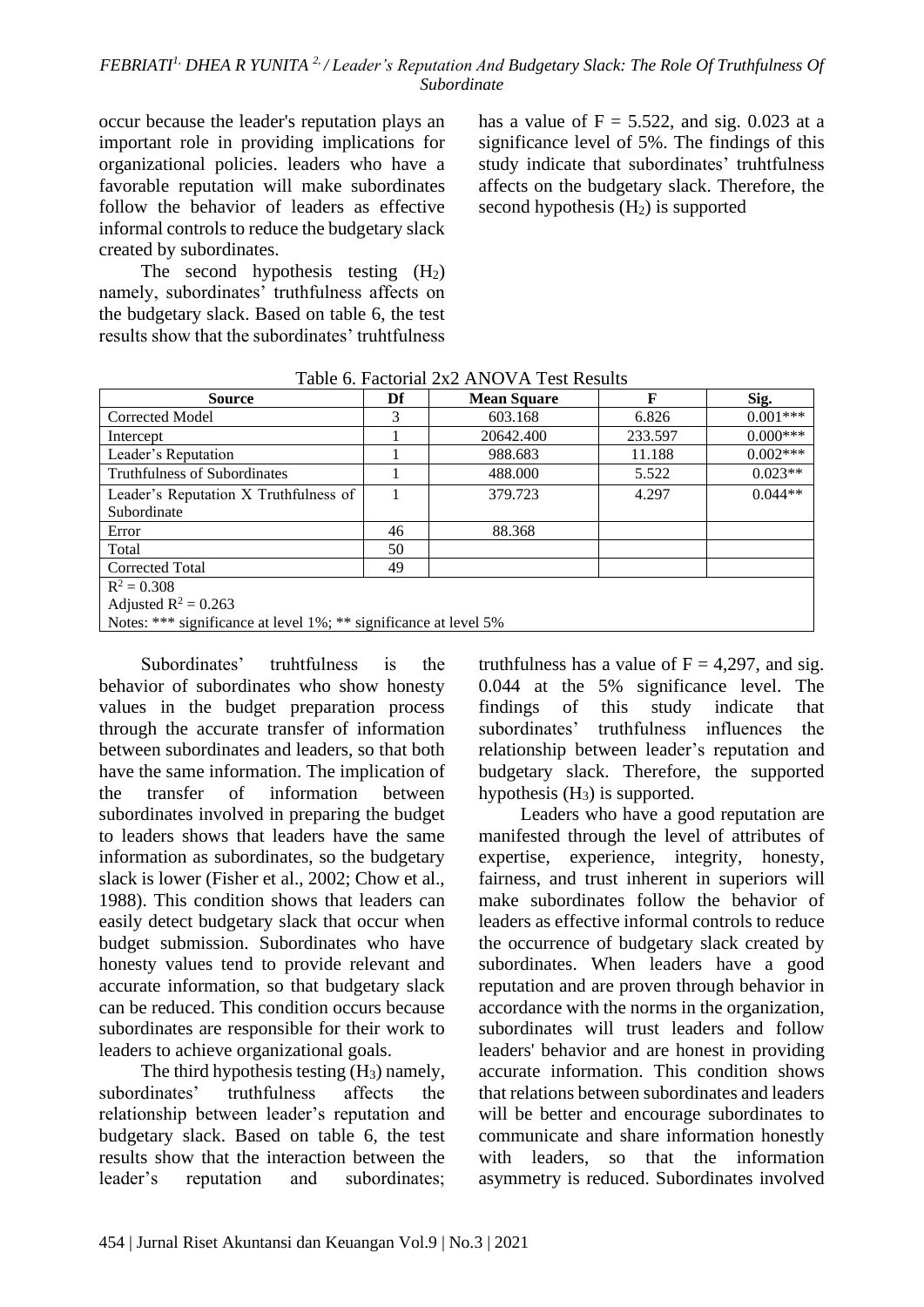in budget participation when motivated to follow the behavior of leaders who have integrity and good leadership style will reduce the budgetary slack when supported by subordinates' trust in superiors.

To test hypotheses 4 and 5, researchers used a descriptive test of the decision response statistics and the One-Way Anova test. Table 7 shows the results of the descriptive statistical testing of participant decision responses and table 8 shows the results of the One Way Anova test.

| <b>Leader's Reputation</b> | <b>Subordinates' Truthfulness</b> | <b>Total</b>     |                  |
|----------------------------|-----------------------------------|------------------|------------------|
|                            | Low                               | High             |                  |
| Favourable                 | Group 1                           | Group 2          | $(N=25)$         |
|                            | $(N=13)$                          | $(N=12)$         | (Mean= $16.12$ ) |
|                            | $(Mean = 21.77)$                  | $(Mean=10.00)$   | $(Std = 11.34)$  |
|                            | $(Std = 10.66)$                   | $(Std = 8.83)$   |                  |
| Unfavourable               | Group 3                           | Group 4          | $(N=25)$         |
|                            | $(N=13)$                          | $(N=12)$         | $(Mean = 24.80)$ |
|                            | $(Mean = 25.15)$                  | (Mean= $24.42$ ) | $(Std.=8.77)$    |
|                            | $(Std = 7.87)$                    | $(Std.=9.99)$    |                  |
| Total                      | $(N=26)$                          | $(N=24)$         | $(N=50)$         |
|                            | $(Mean = 23.46)$                  | (Mean= $17.21$ ) | $(Mean = 20.46)$ |
|                            | $(Std.=9.34)$                     | $(Std = 11.80)$  | $(Std = 10.94)$  |

Table 7. Descriptive Statistics of Decision Response

The fourth hypothesis testing (H4) namely, in a favorable leader's reputation condition, high subordinates' truthfulness will reduce the budgetary slack compared to low subordinates' truthfulness. Based on table 6, the test results show that the leader's reputation has a value of  $F = 11,188$ , and sig. 0.002 at a significance level of 1%. Furthermore, subordinates' truthfulness has a value of  $F =$ 5,522, and sig. 0.023 at a significance level of 5%. To test the fourth hypothesis (H4), the researchers compared groups 1 and 2. The results of the comparison of these two groups showed that the mean difference was 11.77, and sig. 0.007 at a significance level of 1%. The mean value of favorable leader's reputation in conditions of high subordinate truthfulness related to budgetary slack is lower than the mean value of favorable leader's reputation in conditions of low subordinates' truthfulness. The findings of this study prove that the favorable leader's reputation in conditions of high subordinates' truthfulness will reduce the budgetary slack compared to conditions of low subordinates' truthfulness. Thus, the fourth hypothesis  $(H_4)$  is supported.

Favorable leader's reputation will be a public figure for subordinates to act in accordance with the actions of leaders. This

condition can occur because the important role of the leader's reputation in increasing the achievement of organizational goals will affect organizational policy. Subordinates involved in budgeting have a high level of honesty towards their leaders, they tend to reduce budgetary slack when supported by a favorable leader's reputation, such as higher education level, expertise, and older age, and good leadership style.

The fifth hypothesis testing  $(H<sub>5</sub>)$  is that, in conditions of high subordinates' truthfulness, the favorable reputation of the leader will reduce the budgetary slack compared to the reputation of the leader who is unfavorable. Based on table 6, the test results show that the leader's reputation has a value of  $F = 11,188$ , and sig. 0.002 at a significance level of 1%. Furthermore, subordinates' truthfulness has a value of  $F = 5,522$ , and sig. 0.023 at a significance level of 5%. To test the fourth hypothesis (H5), the researchers compared groups 2 and 4. The results of the comparison of these two groups showed that the mean difference was 14.42, and sig. 0.001 at a significance level of 1%. The mean value of favorable leader's reputation in conditions of high subordinates' truthfulness related to budgetary slack is lower than the mean value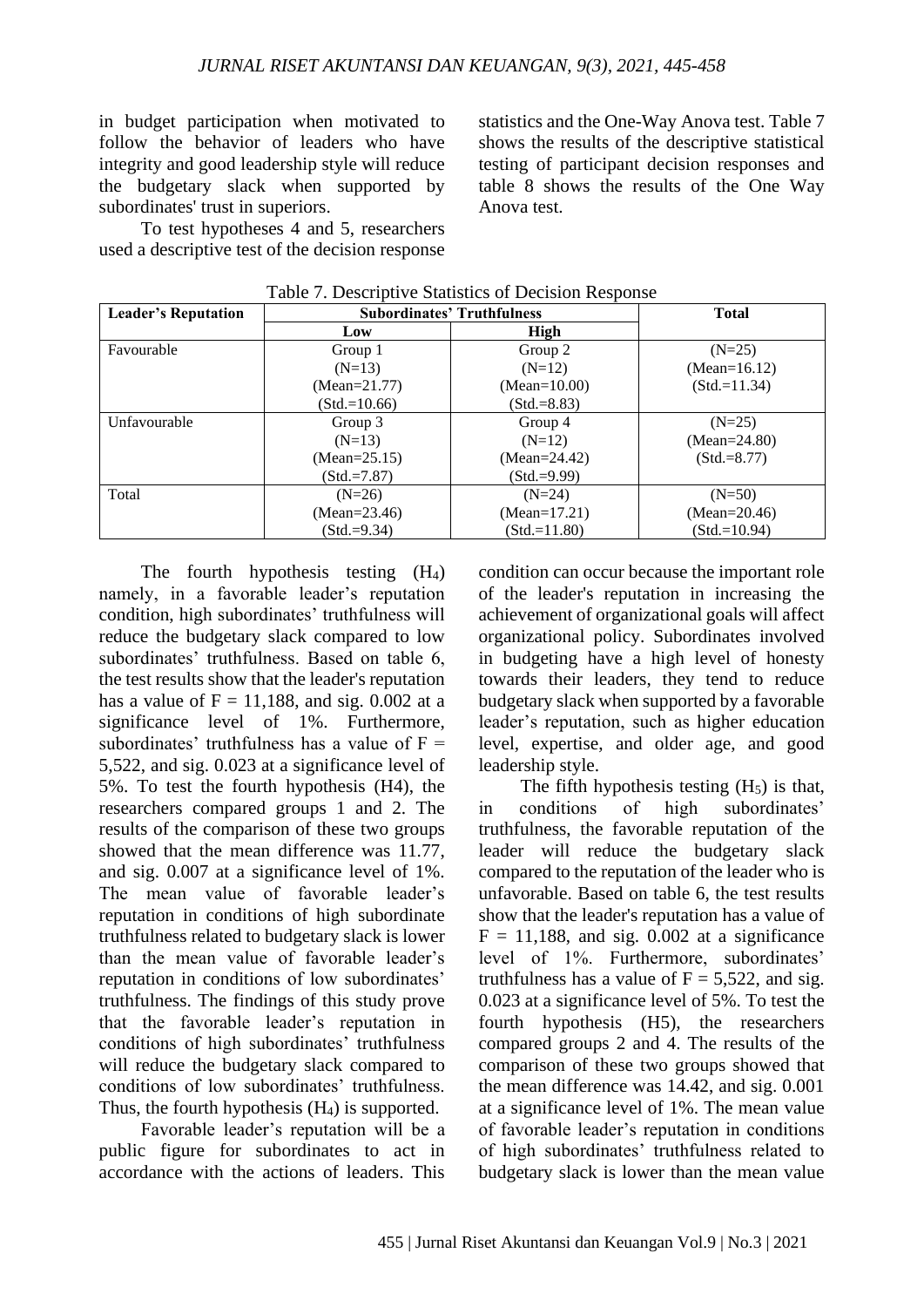of reputation of leader's who are unfavorable in conditions of high subordinates' truthfulness. The findings of this study prove that under conditions of high subordinates' truthfulness, the favorable reputation of leaders will reduce the budgetary slack compared to the reputation of leaders who are unfavorable. Thus, the fifth hypothesis  $(H<sub>5</sub>)$  is supported.

In public sector organizations, the tendency of subordinates involved in preparing the budget to not provide honest information to leaders will result in budgetary slack. This condition occurs because subordinates want to fulfill their interests through performance targets that are more easily achieved. Conversely, when subordinates involved in budgeting provide honest information to leaders, the budgetary slack is reduced. This condition indicates that communication between subordinates and leaders is more accurate, so that leaders are easier to detect budgetary slack (Fisher et al., 2002; Chow et al., 1988). Leader who have integrity, transparency, and good leadership style tend to motivate subordinates to reduce budgetary slack with leader who lack integrity, transparency, and leadership style that is not good. This condition will be supported by the high level of honesty possessed by subordinates. That is, when the conditions of subordinates' truthfulness are high, the favorable reputation of the leader will reduce the budgetary slack compared to the reputation of the leader who is unfavorable.

# **CONCLUSION**

The results of this study proves that (1) the influence of leader's reputation affected on the budgetary slack, (2) subordinates' truthfulness affected on the budgetary slack, (3) subordinates' truthfulness affected on the relationship between leader's reputation and budgetary slack, (4) in favourable leader's reputation condition, high subordinates' truthfulness would reduce budgetary slack compare to low subordinates' truthfulness, and (5) in conditions of high subordinates' truthfulness, the favourable leader's reputation would reduce budgetary slack compared to the

unfavourable leader's reputation. Based on the description of the research findings, this research can provide several contributions such as theoretical and policy contributions.

The contribution of this research to the development of theory is, (1) Favorable leader's reputation can reduce budgetary slack in the organization. The leader's reputation shows that the leader has a high level of education, expertise, experience, integrity, honesty, fairness, and trust inherent in the leader. The positive implication of a leader's favorable reputation in the organization is that the leader's will be made a public figure by subordinates, so that subordinates will be motivated to do the right thing in accordance with the norms set in the organization as a reflection of the leader's behavior. Therefore, this research is able to provide confirmation of social learning theory, (2) budgetary slack caused by the information asymmetry between subordinates and leaders in preparing the budget. This means that subordinates involved in preparing the budget when distributing information dishonestly to leaders, the tendency of the information to be inaccurate. Conversely, when subordinates involved in preparing the budget share information honestly with leaders, the tendency of the information becomes more accurate. The implication of the transfer of information between subordinates involved in preparing the budget to leaders shows that superiors have the same information as subordinates, so the budgetary slack is lower. Thus, this research is able to contribute to agency theory.

The contribution of this research to policy is that regulators need to design informal control systems in reducing the occurrence of budgetary slack in accordance with the specific goals of the organization by considering an important aspect of the leader's reputation. Leader's reputation that is favorable in public sector organizations such as, a high level of education, expertise, experience, integrity, honesty, fairness, and trust inherent in superiors. The application of a leader's reputation as an important part of the budget control system contributes to the organization because it reduces costs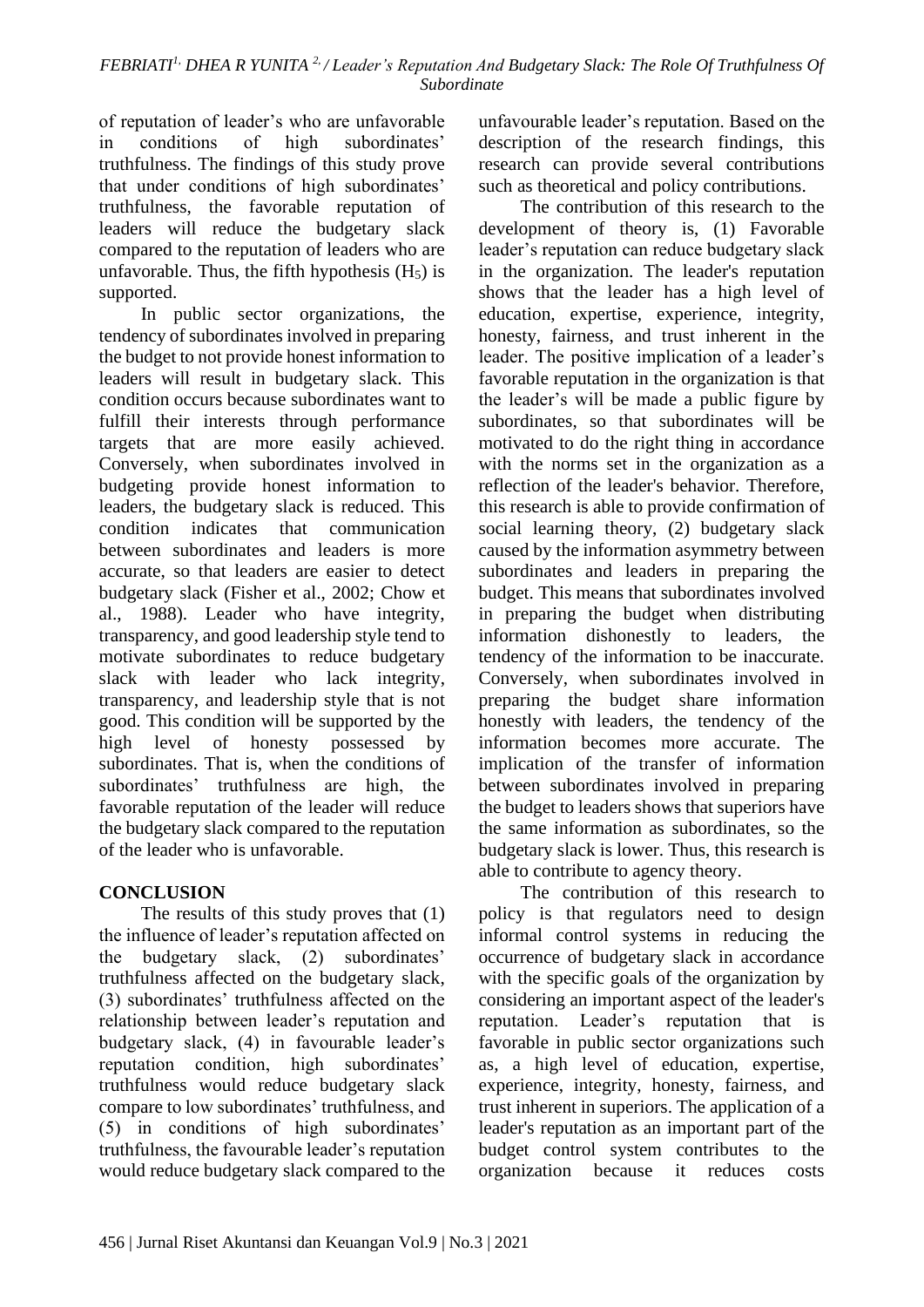compared to the adoption of a formal budget control system.

The limitations of this study are, (1) this study only uses accounting students at Panca Bhakti University who are undergraduate as participants. This is because the researchers takes into account the adequacy of participants in each group, and (2) the researchers only examines in terms of an informal budget control system due to the limitations of the previous literature by referring to the phenomenon or case of budget deficits that occurred in the West Bandung Regency government in 2019 without taking into account the factors other. Thus, further research is expected (1) to expand experiment research participants such as bachelor students by taking into account the adequacy of participants in the experiment, and (2) researchers can use other factors that can affect budgetary slack by using deficit cases that occur in public sector organizations.

## **REFERENCES**

- Anthony, R. N, & Govindarajan, V. (2005). Management Control System. USA: McGraw-Hill.
- Baker, G. P., Jensen, M. C., & Murphy, K. G. (1988). Compensation and Incentive: Practice vs Theory. *Journal of Finance*, 43, 593-616.
- Bandura, A. (1977). Self-Efficacy: Toward a Unifying Theory of Beha vioral Change. *Psychology Review*, 84, 191- 215.
- Christ, M. H., Sedatole, K. L., Towry, K. L., & Thomas., M. A. (2008). When Formal Controls Undermine Trust and Cooperation. *Strategic Finance*, 89, 39- 44.
- Chong, V, K., & Ferdiansah, I. (2011). The Effect of Trust-In-Superior and Truthfulness on Budgetary Slack: An Experimental Investigation. *Advances in Management Accounting*, 19, 55-73.
- Chong, V. K., & Loy, C.C.(2015). The Effect of a Leader's Reputation on Budgetary Slack, *In Advances in Management Accounting*, 49-102.
- Chow, C. W., Cooper, J. C., & Waller, W. S. (1988). Participative Budgeting: Effects of a Truthinducing Pay Scheme and Information Asymmetry on Slack and Performance. *The Accounting Review*, 63, 111-122.
- Douglas, P. C., Wier, B. (2005). Cultural and Ethical Effects in Budgeting Systems: A Comparison of U. S and Chinese Managers. *Journal of Business Ethics*, 60, 159-174.
- Dunk, A. S. (1993). The Effect of Budget Emphasis and Information Asymmetry on the Relation Between Budgetary Participation and Slack. *The Accounting Review*, 68, 400-410.
- Fisher, J. G., Frederickson, J. R., & Peffer, S. A. (2002). The Effect of Information Asymmetry on Negotiated Budgets: An Empirical Investigation. *Accounting, Organizations and Society*, 27, 27-43.
- Jensen, M. C., & Meckling, W. H. (1976). Theory of the Firm: managerial behavior, Agencu Cost, and Ownership Structure. *Journal of Financial Economics*, 3, 305-360.
- Kramer, R. M. (1999). Trust and Distrust in Organizations: Emerging Perspective, Enduring uestions. *Annual Review of Psychology*, 50, 569-598.
- Kren, L. (1993). Control System Effects on Budget Slack. *Advances in Management Accounting*, 2, 109-118.
- Liyanarachi, G., & Newdick, C. (2009). The Impact of Moral Reasoning and Relation on Whistle-blowing: New Zeland Evidence. *Journal of Business Ethics* ,89, 37-57.
- Merchant, K. A. (1985). Budgeting and the Propensity to Create Budgetary Slack: *Accounting, Organizations and Society*, 10, 201-210.
- Nahartyo, E.(2012). Desain dan Implementasi Riset Eksperimen Edisi 1. Semarang: UPP STIM YKPN.
- Newman, W. L.(2003). Basic of Social Research: Qualitative and Quantitative Approach, Pearson Education Inc. Boston.